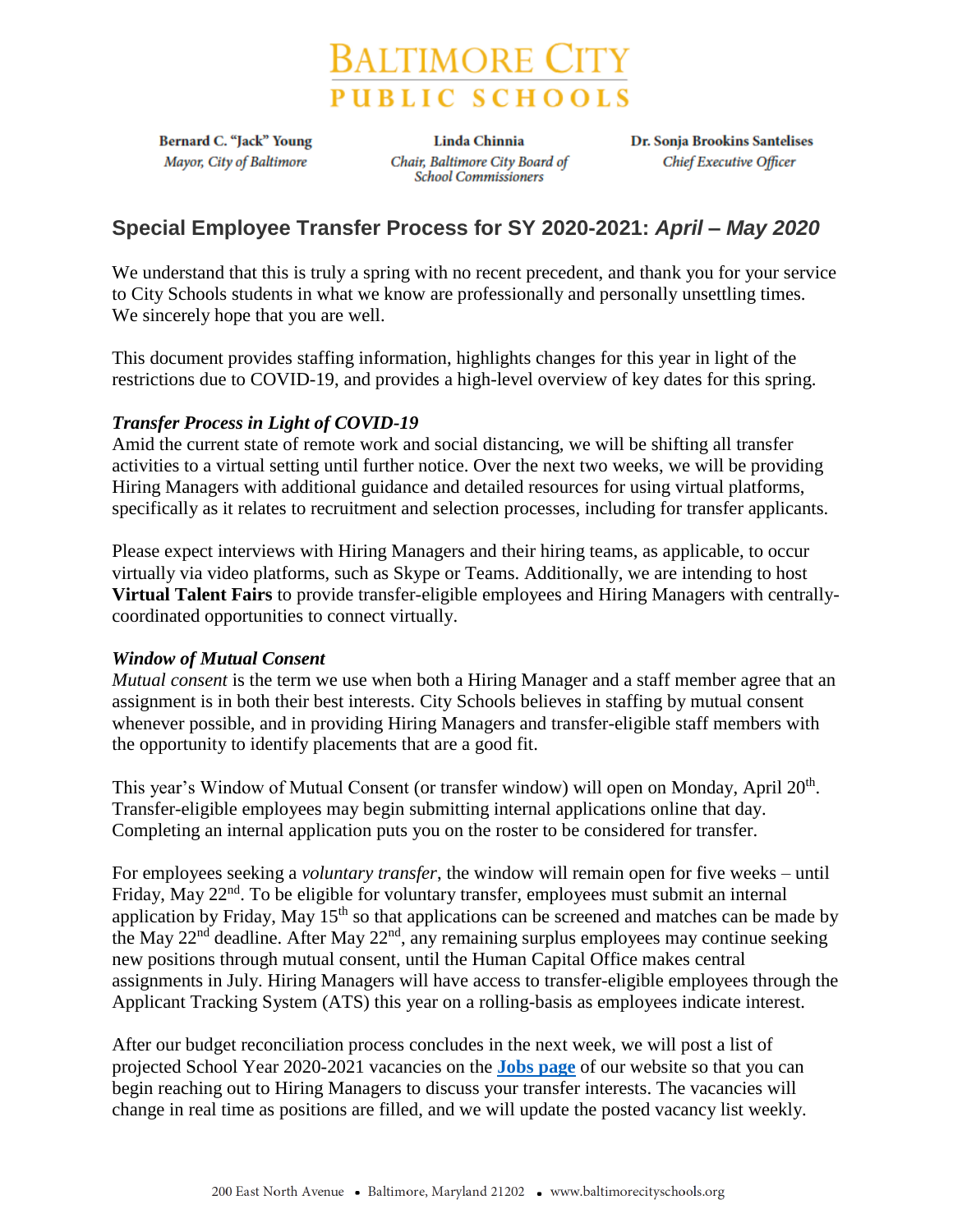### *Transfer eligibility*

BTU Teacher Chapter employees, BTU PSRP Chapter employees, and school-based L44 employees are eligible to transfer, subject to the additional eligibility criteria outlined below. Those employees who meet these criteria are eligible whether they are in positions for which the Hiring Manager is a Principal (i.e., unlocked positions) or positions for which the Hiring Manager is a District Office staff member (i.e., locked positions, including Pre-K program staff, certain Special Education program staff, ESOL program staff, and related service providers).

-

| Group                                | <b>Status</b>                     | <b>Eligible for Transfer</b>                                                                  | <b>Ineligible for Transfer</b>                                    |
|--------------------------------------|-----------------------------------|-----------------------------------------------------------------------------------------------|-------------------------------------------------------------------|
| <b>BTU</b><br>Teacher<br>Chapter     | Tenured (or Non-<br>probationary) | Rated developing,<br>$\bullet$<br>effective, or highly<br>effective AND/OR<br>$Surplus*$<br>٠ | Rated ineffective, unless<br>$\bullet$<br>surplus                 |
|                                      | Non-tenured (or<br>Probationary)  | Surplus*<br>$\bullet$                                                                         | All other non-tenured (or<br>$\bullet$<br>probationary) employees |
| <b>BTU</b><br><b>PSRP</b><br>Chapter | Non-probationary                  | Rated effective or highly<br>$\bullet$<br>effective AND/OR<br>$Surplus*$<br>٠                 | Rated developing, unless<br>$\bullet$<br>surplus                  |
|                                      | Probationary                      | Surplus*<br>$\bullet$                                                                         | All other probationary<br>٠<br>employees                          |
| School-<br>based<br>L44              | Non-probationary                  | Rated meets standards or<br>$\bullet$<br>above standards AND/OR<br>Surplus*<br>٠              | Rated below standards,<br>٠<br>unless surplus                     |
|                                      | Probationary                      | Surplus*                                                                                      | All other probationary<br>employees                               |

*\*Surplus refers to employees displaced by school closing or school budget changes*

#### *Indicating Interest to Transfer and the Recommendation to Hire Form*

The Applicant Tracking System (ATS) can be accessed online at **<http://bit.ly/bcps-transfer>**. The ATS is the vehicle for employees to indicate their interest in transferring, for transfereligible employees (i.e., voluntary transfers, surplus employees, and employees from closing school locations) to be viewable to our Hiring Managers, and through which Recommendation to Hire (RTH) forms will be issued by Hiring Managers and accepted by employees. As always, all recommendations to hire are subject to the review and approval of the Human Capital Office.

Employees seeking to transfer must only complete the required fields on the short profile section and apply to the job titles in which you are interested and eligible (if you are interested in teaching in two different content areas and are dual-certified, you would apply to two different teacher positions; most employees will apply to the posting with their current job title). Though not required, **you may wish to upload a resume for Hiring Managers to review**.

**For BTU Teacher Chapter employees, BTU PSRP Chapter and L44 employees, click** [here](https://cityschools2013-my.sharepoint.com/:w:/g/personal/sdiehl_bcps_k12_md_us/EdSTudA1fvlPt06kYVW-ePYBip8-NE1pZuKgeu4fiU0S3A) **for the steps to complete an internal application for SY 2020-2021.** If you already have an ATS account, there is no need to create another one; simply use your current username and password. Finally, **make sure that you are applying for SY 20-21 positions (as opposed to SY 19-20).**